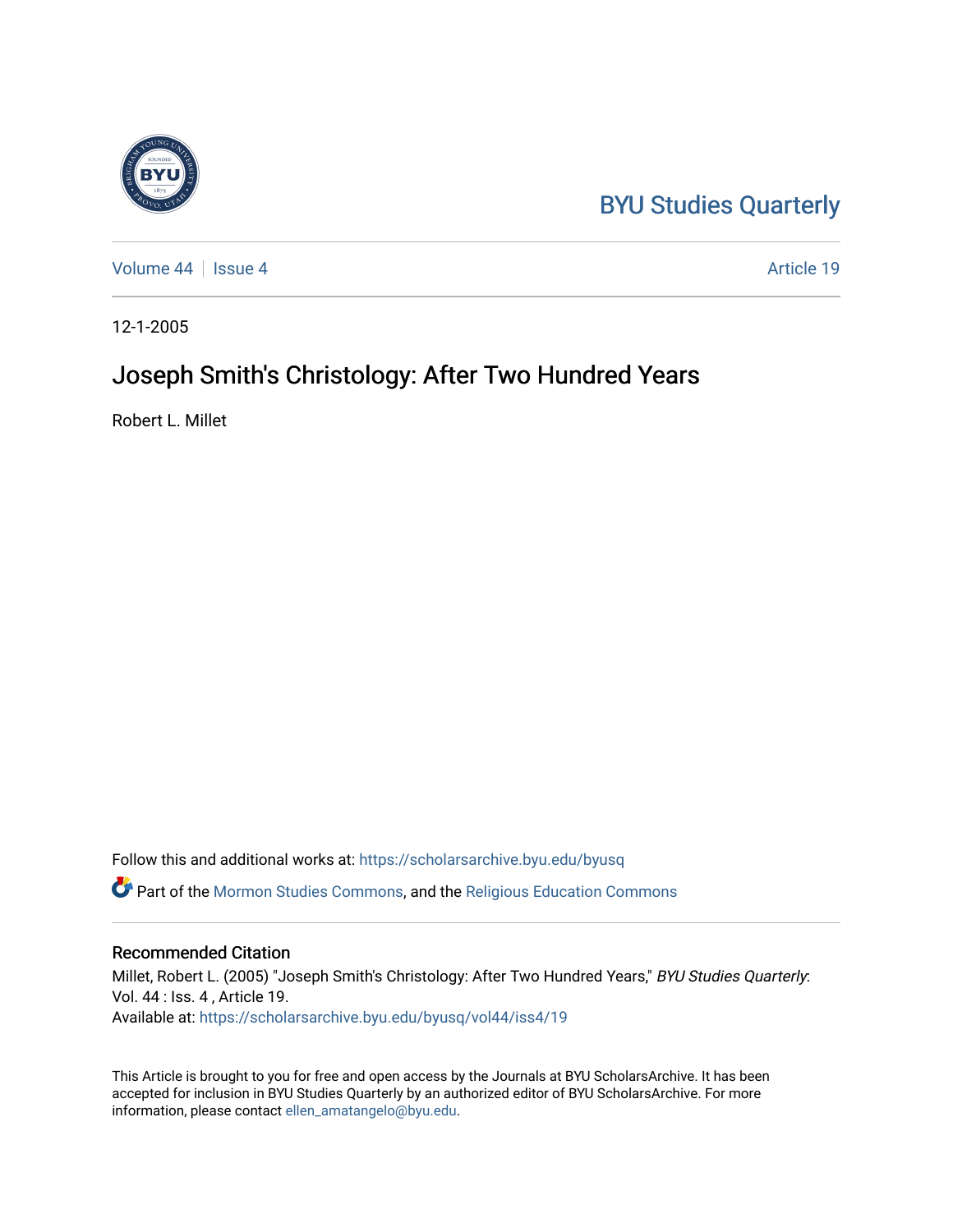# **Joseph Smith's Christology: After Two Hundred Years**

*Robert L. Millet*

During the last decade, a recurring question has been posed to members of The Church of Jesus Christ of Latter-day Saints: Is the church "changing?" In addition, it is asked, Is there some effort on the part of church leadership to have the church and its teachings, particularly those concerning Jesus Christ, become more acceptable to and thus more accepted by other Christians? The natural Latterday Saint inclination is to react sharply that the church's doctrines concerning Jesus Christ are intact and even eternal, that the doctrines of Joseph Smith's day and the doctrines of our own day are one and the same, that little of consequence has been altered.

 To be sure these doctrines remain intact, church leaders since the days of Joseph Smith have made significant doctrinal pronouncements about Jesus Christ, such as those in "The Origin of Man" in 1909,<sup>1</sup> "The Father and the Son" in 1916,<sup>2</sup> the two revelations (one of which was given to Joseph Smith) that were added to the canon of scripture in 1976 (now Doctrine and Covenants 137 and 38), the "Statement of the First Presidency on God's Love for All Mankind in 1978,"<sup>3</sup> and "The Living Christ" in 2000.<sup>4</sup>

 Still today, the basic doctrines found in Joseph Smith's own words, in the revelations given to and through him, and in his translations of ancient records remain unaltered. Jesus's suffering and death on the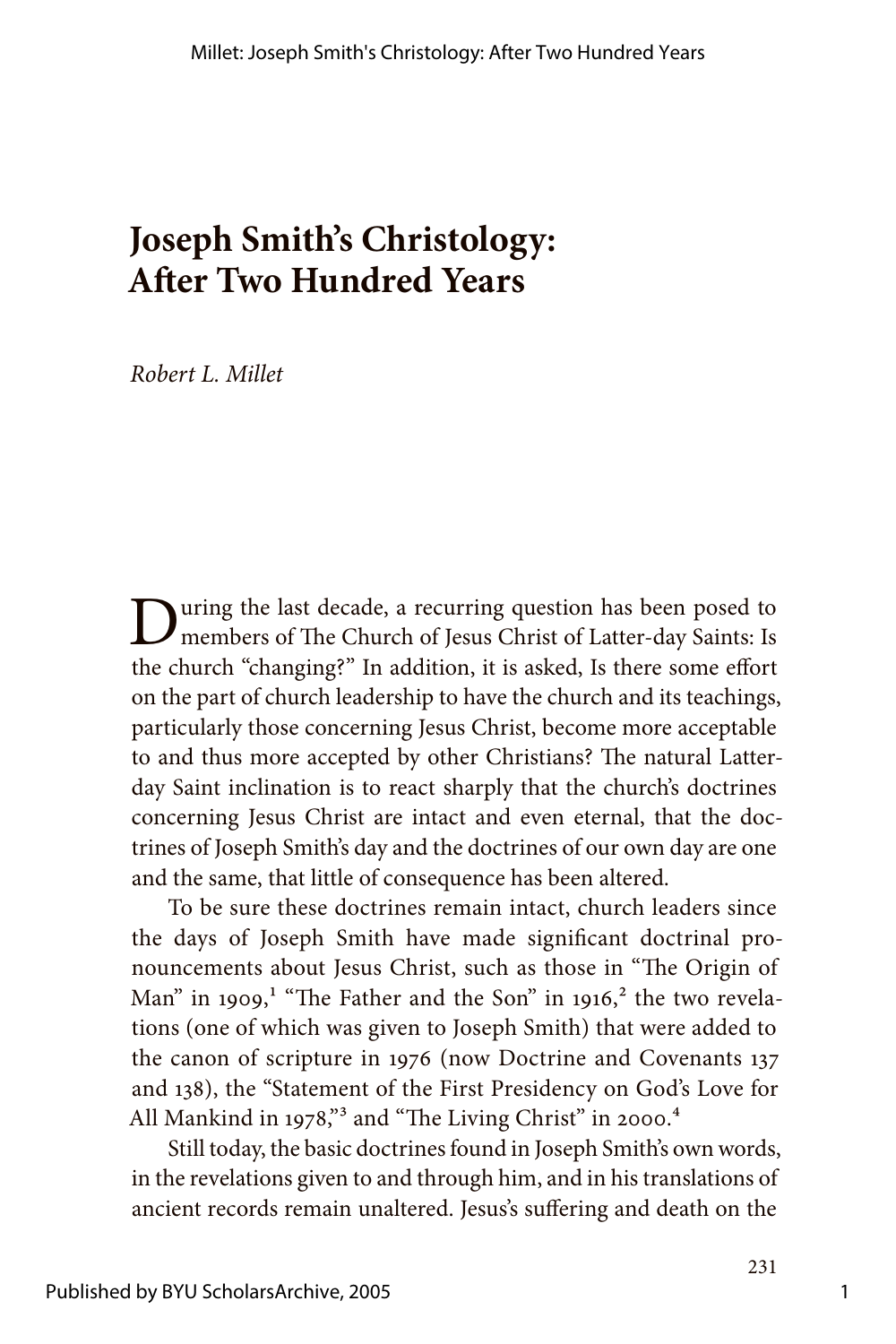cross and the grace of God have been taught consistently by church leaders and can readily be traced back to Joseph Smith. What has changed in the last few decades is the emphasis placed upon these subjects and upon the church's belief in Christ. This shift has been particularly evident as the general church membership has increased in scriptural understanding and as members and leaders have responded to their beliefs being misunderstood and misrepresented.

## **Joseph Smith on the Doctrine of Christ**

 "God is my friend," Joseph wrote to his wife Emma at a difficult time. "In him I shall find comfort. I have given my life into his hands. I am prepared to go at his call. I desire to be with Christ. I count not my life dear to me, only to do his will."<sup>5</sup> As much as Joseph Smith believed in, loved, and centered his life and teachings in the Savior and he certainly did—only a few of his sermons deal principally with Jesus Christ and the atonement. Why would this be the case? For one thing, all of the scriptures given to the church through Joseph Smith are filled with passages having to do with the nature of fallen humanity, the character and power of Jesus, the doctrine of spiritual rebirth, and the myriads of blessings that flow from the infinite atonement.

 As I have reflected on this for years, it appears to me that for Joseph Smith, "Jesus Christ and him crucified" (1 Corinthians 2:2) was a given, a fundamental and foundational truth, the message of messages, the doctrine of doctrines. Everything else, though supplementary, was secondary. He did not feel the need to preach endless sermons on the subject that underlay everything else he taught. Faith, repentance, baptism, the sacrament of the Lord's Supper, resurrection, judgment, and a myriad of other theological issues have meaning only because of the atonement. I suppose it would be somewhat like hearing a preacher stand before a large congregation and say, "I am a Baptist pastor. And I am also a Christian, a believer in the divinity of Jesus of Nazareth." The second sentence, though informative, is generally not necessary. Clearly if the man is a Baptist he is a Christian. Likewise, Joseph Smith was convinced that the central role of a prophet of God was to bear testimony of Jesus, since, as John the Revelator explained, the testimony of Jesus is the spirit of prophecy (Revelation 19:10).<sup>6</sup>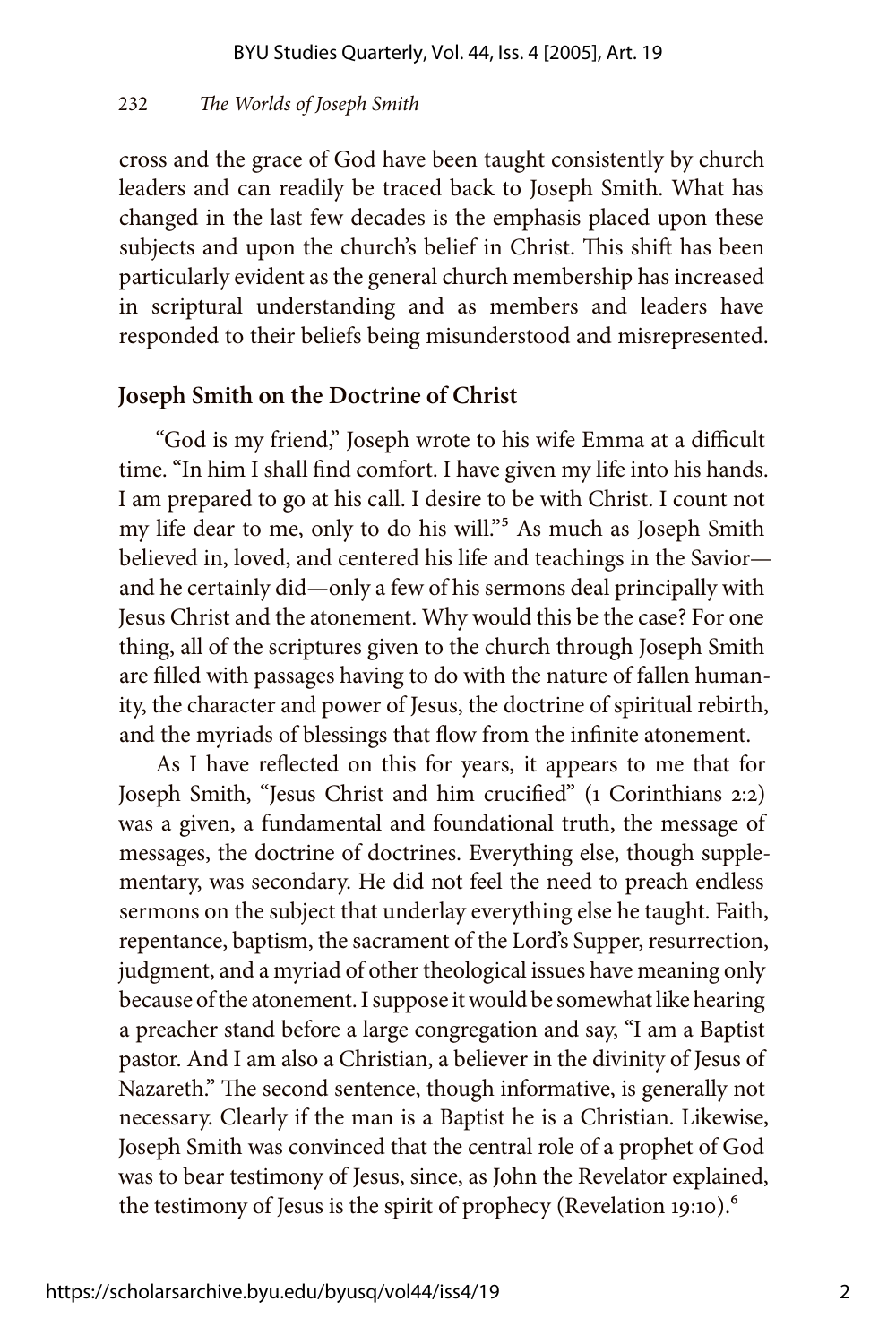#### *Joseph Smith's Christology* 233

### **Past Emphasis upon Differences**

 When the Saints moved from Illinois to the Great Basin, that move was, I believe, as much ideological as it was geographical. Latterday Saint people had been insulted, accosted, attacked, robbed, persecuted, and martyred, and their desire was to get away and find a place where they could think and act and worship without hindrance or interference. One can fully appreciate why the Latter-day Saints would develop an attitude toward all others of "us versus them"<sup>7</sup> and begin to erect a doctrinal fortress to protect themselves from any invading theological forces. Indeed, it seems that Mormons began to focus more and more upon their distinctions, those doctrinal matters that were either slightly or greatly different from Protestant and Catholic teachings.

 This kind of doctrinal dialectic continued well into the twentieth century. Let me illustrate with a personal example. Just before leaving for a mission, I found myself reading and thinking about the gospel with a bit of trepidation. After spending several days browsing through some of the great doctrinal chapters in the Book of Mormon, I approached my father with a question. (I need to add at this point that my father had grown up in Louisiana as a member of The Church of Jesus Christ of Latter-day Saints, taught seminary to the youth for many years, and knew the principles and doctrines of the gospel well.) I asked, "Dad, what does it mean to be saved by grace?" He stared at me for a moment and then said firmly, "We don't believe in that!" I responded with, "We don't believe in it? Why not?" He promptly added, "Because the Baptists do!"

 My father's statement speaks volumes. We had grown up in the Bible Belt, where we were surrounded by many noble and dedicated Christians who loved the Lord and had given their hearts to him. Over the years, we had watched scores of revivals on television and spent hours listening to radio broadcasts in which the pastor had affirmed that salvation comes "by grace alone." Knowing as he did that Latter-day Saints believed in the necessity of good works, my father had simply put the matter to rest by stating that we believed something very different.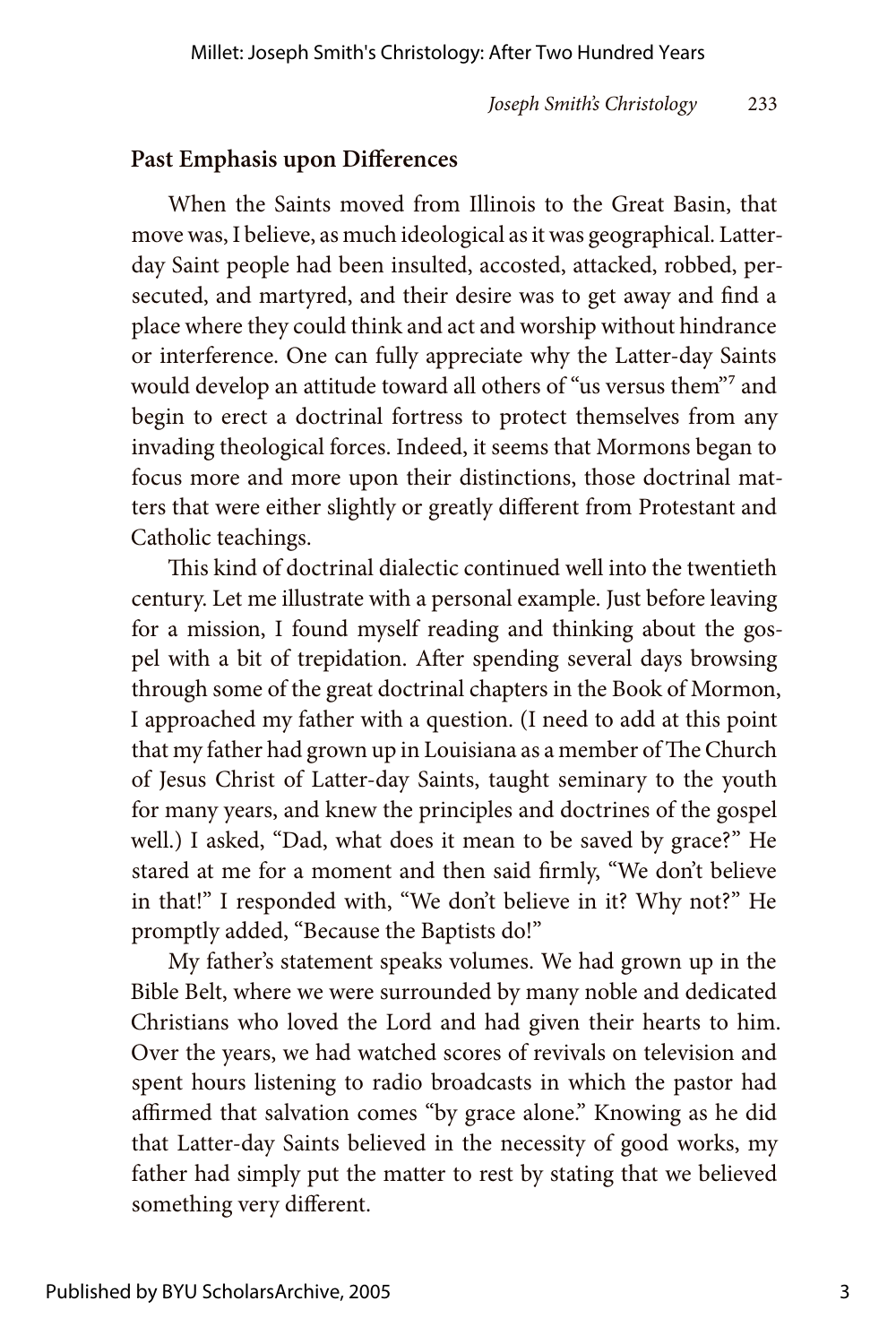One does not travel very far in his or her study of the New Testament or the Book of Mormon, however, without recognizing the central and saving need to trust in and rely upon the merits and mercy and grace of the Holy Messiah. That teaching is not just found in a few obscure passages; it is throughout holy writ, one of the burdens of scripture.

### **Same Doctrines, Greater Emphasis**

 Several of the doctrines concerning Christ that are found in the revelations and translations of Joseph Smith seem to have received increased emphasis in recent decades. Two that have been particularly commented on by Christian observers are the saving efficacy of the cross and the magnificent grace of God.

**The Cross.** One of my Christian friends asked me about what he called our "changing views on the role of the cross." He suggested that if a group of one hundred Latter-day Saints had been asked some years ago the question, "Where did the atonement of Jesus Christ take place?" probably eighty to ninety persons would have answered, "In the Garden of Gethsemane." I think his assessment is probably accurate; most Mormons were brought up on the idea that while the Protestants and Catholics taught that the atonement took place on the cross of Calvary, Latter-day Saints believe the greater suffering took place in Gethsemane. My friend suggested that if that same query were posed to a hundred Mormons today, sixty to seventy would answer that the atonement took place in Gethsemane *and* on the cross, that what began in the Garden was culminated, climaxed on Golgotha. My experience teaching hundreds of students at Brigham Young University corroborates this trend.

 Nonetheless, a brief survey of statements by church leaders demonstrates that from the days of Joseph Smith the cross of Christ has held a prominent place in the faith. I will represent Joseph by passages from the Book of Mormon and the Doctrine and Covenants. Nephi, a Book of Mormon prophet, foresaw some six hundred years before the birth of the Savior that Jesus would be *"lifted up upon the cross*  and slain for the sins of the world" (1 Nephi 11:33; emphasis added).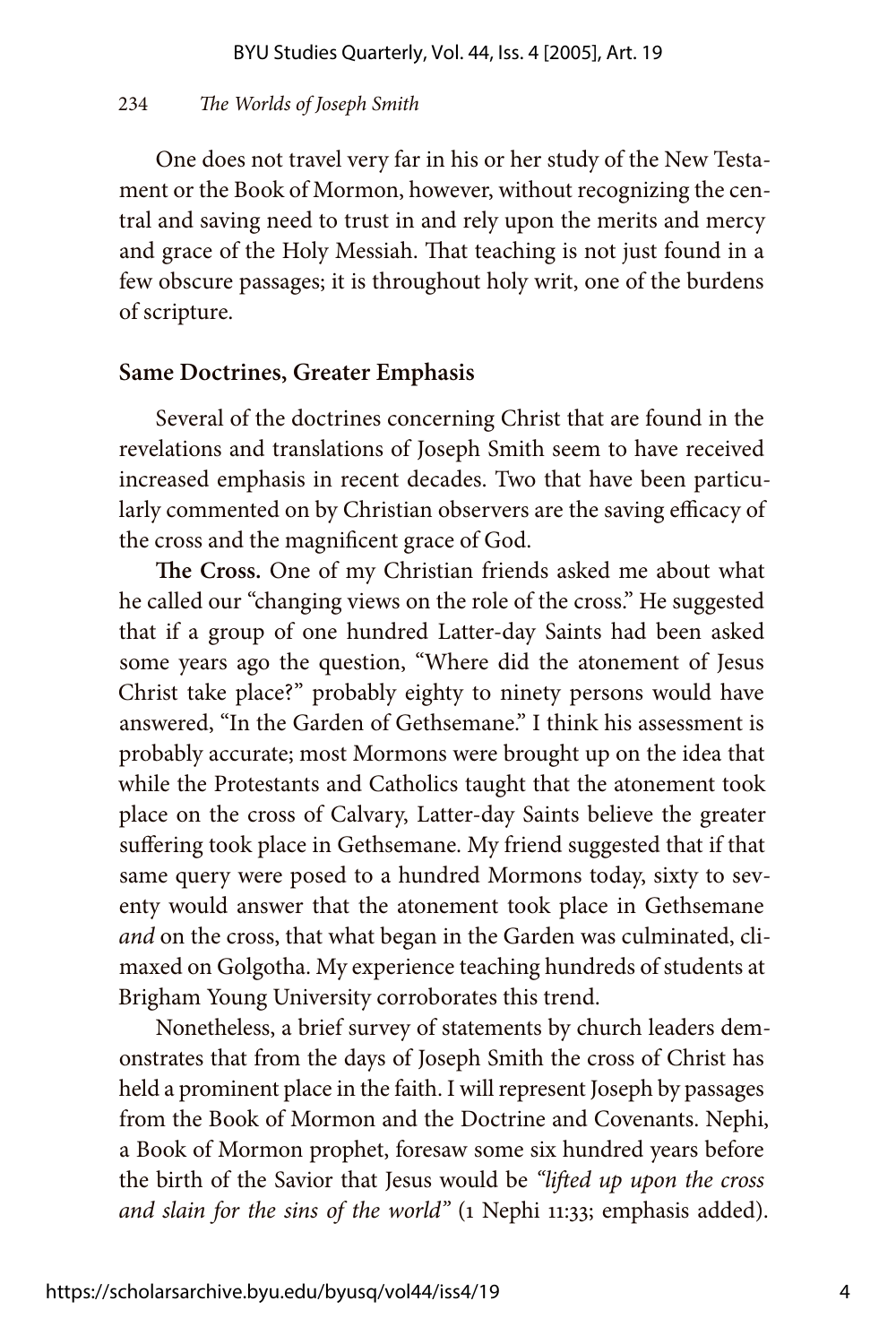Much like Paul, Jacob in the Book of Mormon called upon the followers of the Redeemer to experience for themselves the power of the cross: "Wherefore, we would to God that we could persuade all men not to rebel against God, to provoke him to anger, but that all men would believe in Christ, and *view his death, and suffer his cross* and bear the shame of the world" (Jacob 1:8; emphasis added; compare Moroni 9:25). Notice the language of the risen Lord to the people of the Book of Mormon:

Behold I have given unto you my gospel, and this is the gospel which I have given unto you—that I came into the world to do the will of my Father, because my Father sent me. And *my Father sent me that I might be lifted up upon the cross*; and after that I had been lifted up upon the cross, that I might draw all men unto me, that as I have been lifted up by men even so should men be lifted up by the Father, to stand before me, to be judged of their works, whether they be good or whether they be evil. (3 Nephi 27:13-14; emphasis added)

 The testimony of the Doctrine and Covenants is that "Jesus was *crucified by sinful men for the sins of the world*, yea, for the remission of sins unto the contrite heart" (Doctrine and Covenants 21:9; emphasis added). "I am Jesus Christ, the Son of God," another passage begins, "who was crucified for the sins of the world, even as many as will believe on my name, that they may become the [children] of God, even one in me as I am one in the Father, as the Father is one in me, that we may be one" (Doctrine and Covenants 35:2). At the start of a brief passage on various spiritual gifts, a revelation in the Doctrine and Covenants affirms, "To some it is given by the Holy Ghost to know that Jesus Christ is the Son of God, and that *he was crucified for the sins of the world*. To others it is given to believe on their words, that they also might have eternal life if they continue faithful" (Doctrine and Covenants 46:13-14; emphasis added). Additionally, it is written, "Behold, I, the Lord, who was crucified for the sins of the world, give unto you a commandment that you shall forsake the world" (Doctrine and Covenants 53:2).

 I have not even begun to list the scores of passages in the Book of Mormon and Doctrine and Covenants that speak of the vital need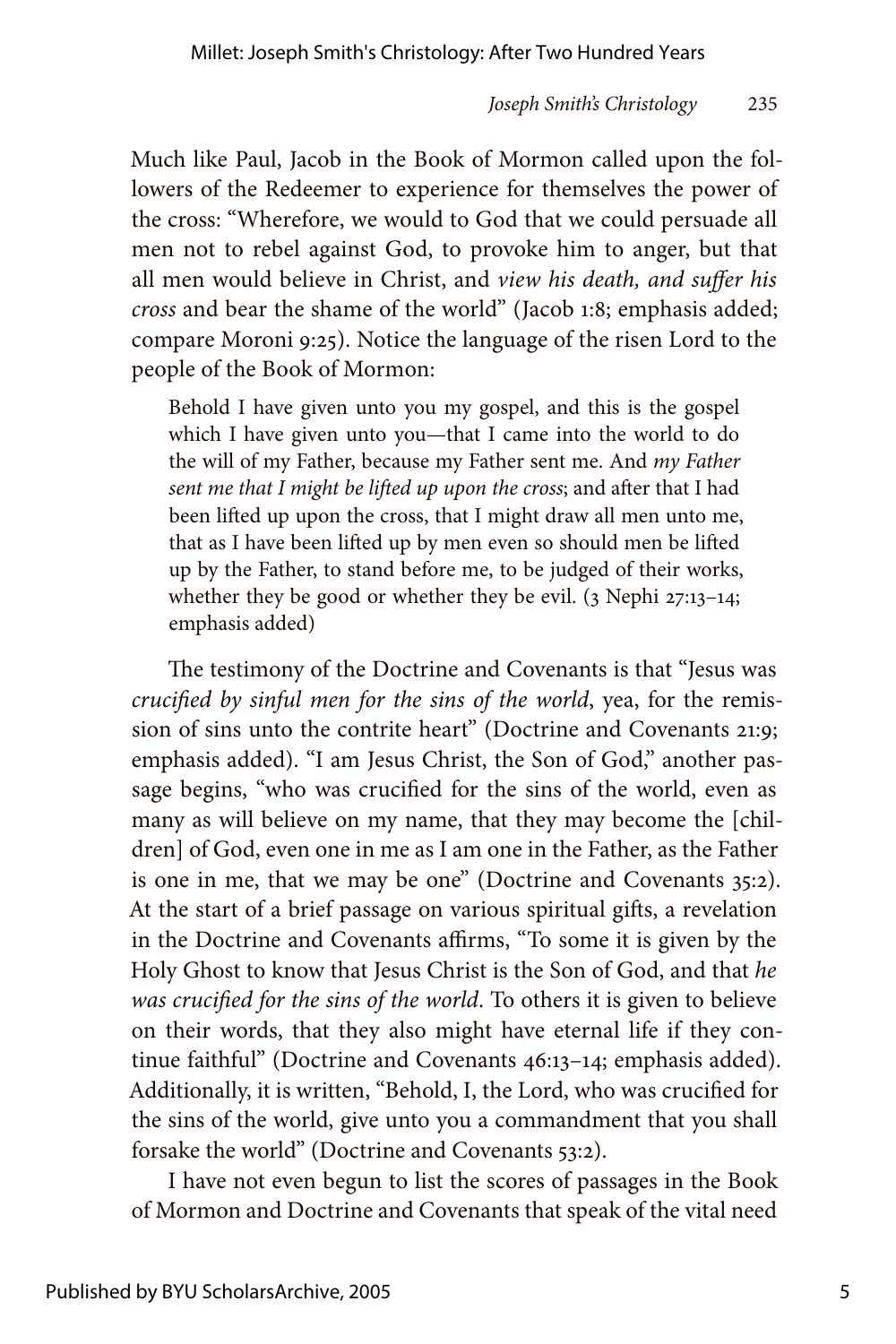for Christ's suffering *and death*. For it was not just his suffering, but also his death on the cruel cross of Calvary that was an indispensable element of the atoning sacrifice. As Mormon explained in the Book of Mormon, "Now Aaron began to open the scriptures unto them concerning the coming of Christ, and also concerning the resurrection of the dead, and that there could be no redemption for mankind save it were through the death and sufferings of Christ, and the atonement of his blood" (Alma 21:9; compare Alma 22:14). In short, "he surely must die that salvation may come" (Helaman  $14:15$ ). $^{8}$ 

 Added to all the statements about the cross is this about Gethsemane, as dictated by Joseph Smith:

For behold, I, God, have suffered these things for all, that they might not suffer if they would repent; but if they would not repent they must suffer even as I; which suffering caused myself, even God, the greatest of all, to tremble because of pain, and to bleed at every pore, and to suffer both body and spirit—and would that I might not drink the bitter cup, and shrink—nevertheless, glory be to the Father, and I partook and finished my preparations unto the children of men. (Doctrine and Covenants  $19:16-19$ )

 The following series of statements shows how both Gethsemane and the cross are mentioned, sometimes separately and sometimes together, by church leaders from Joseph Smith's day to the present. John Taylor, the third president of the church, stated, "The plan, the arrangement, the agreement, the covenant was made, entered into, and accepted before the foundation of the world; it was prefigured by sacrifices, and was carried out and consummated on the cross."<sup>9</sup>

In June 1888, Wilford Woodruff, Joseph F. Smith, and Moses Thatcher (the general superintendency of the Young Men's Mutual Improvement Association) wrote, "Alone, while treading the winepress of the wrath of devils and men, [Christ] gained *the keys of death, hell and the grave.*" These keys "were forged," they added, while Christ prayed in Gethsemane, endured the acts of malice that followed, and suffered the agony of the cross.<sup>10</sup>

 George Q. Cannon, counselor in the First Presidency of the church, stressed in 1899 that "so effectually and permanently does the Lord wish to impress the remembrance of that great sacrifice at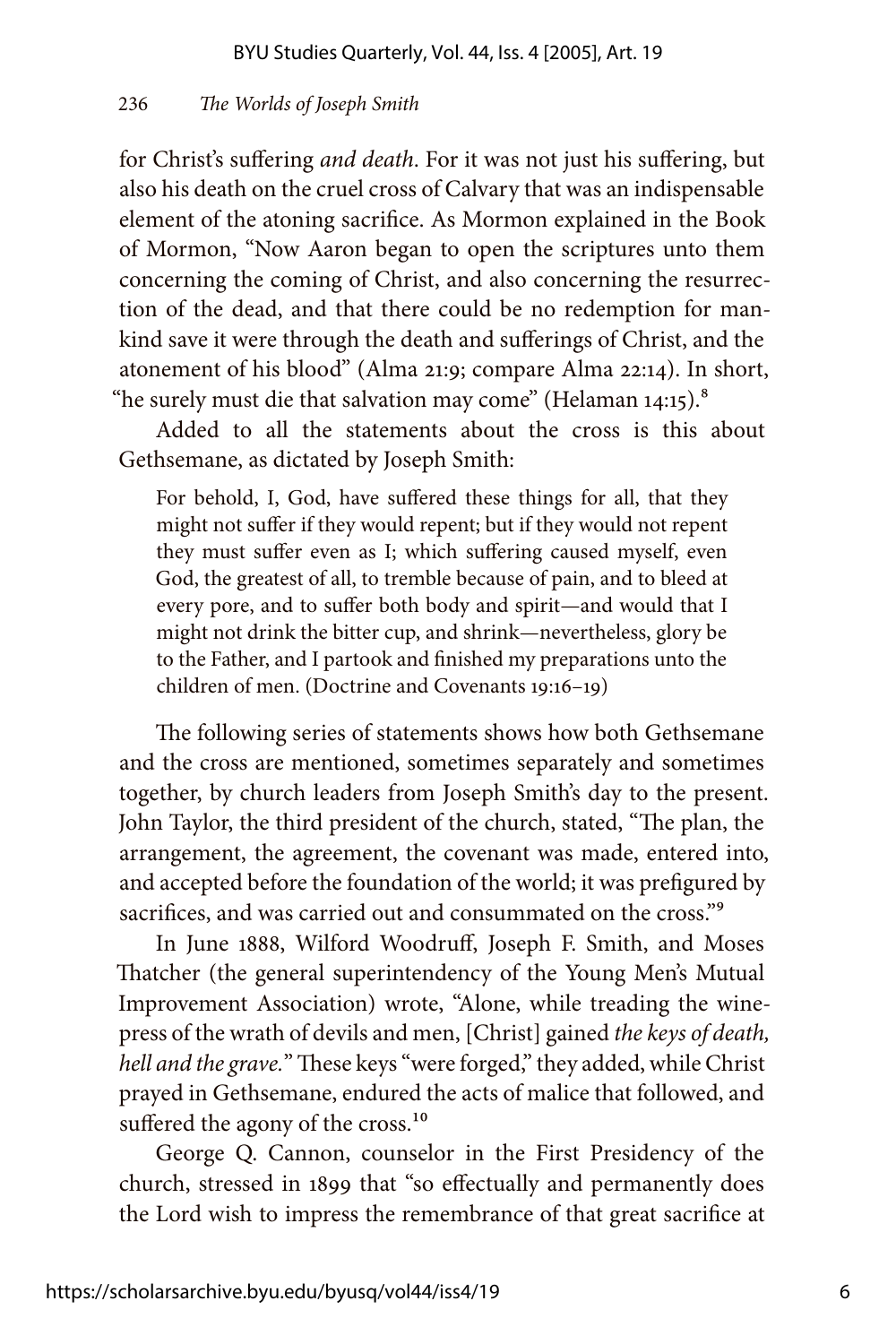Calvary on our memories that He permits us all to partake of the emblems—the bread and wine."<sup>11</sup>

Joseph F. Smith, president of the church from 1901 to 1918, reminded us that "having been born anew, which is the putting away of the old man sin, and putting on of the man Christ Jesus, *we have become soldiers of the Cross*, having enlisted under the banner of Jehovah for time and for eternity."<sup>12</sup> President Smith was taught in his 1918 vision of the redemption of the dead that salvation has been "wrought through the sacrifice of the Son of God upon the cross" (Doctrine and Covenants 138:35).

George F. Richards, an apostle of the church, stated in 1914, "We read in the Book of Mormon (Mosiah 3:7), a prediction of the coming of the Lord in the meridian of time, and how he would suffer for the sins of the people: 'For behold, blood cometh from every pore, so great shall be his anguish for the wickedness and the abominations of his people.' It was in the Garden of Gethsemane that this prophecy was fulfilled." $13$ 

In 1921, Rudger Clawson, counselor to President Heber J. Grant, declared that "the atonement made upon Mount Calvary was the supreme sacrifice ever made in all the world."<sup>14</sup> In their 1921 Christmas epistle, he and the other members of the First Presidency again testified to the efficacy of Christ's suffering on the cross: "He whose mortal birth in the Manger of Bethlehem the world celebrates at this festive season, is indeed the Son of God and the Savior of mankind through the atonement wrought out on the Cross of Calvary."<sup>15</sup>

 Church leader B. H. Roberts explained: "If it be true, and it is, that men value things in proportion to what they cost, then how dear to them must be the Atonement, since it cost the Christ so much in suffering that he may be said to have been baptized by blood-sweat in Gethsemane, before he reached the climax of his passion, on Calvary."<sup>16</sup>

In a 1952 general conference talk, Joseph L. Wirthlin, presiding bishop of the church, discussed what it means "to take upon one the name of Jesus Christ." One requirement was that a person must "remember the great sacrifice that [Christ] made upon Calvary's hill."<sup>17</sup>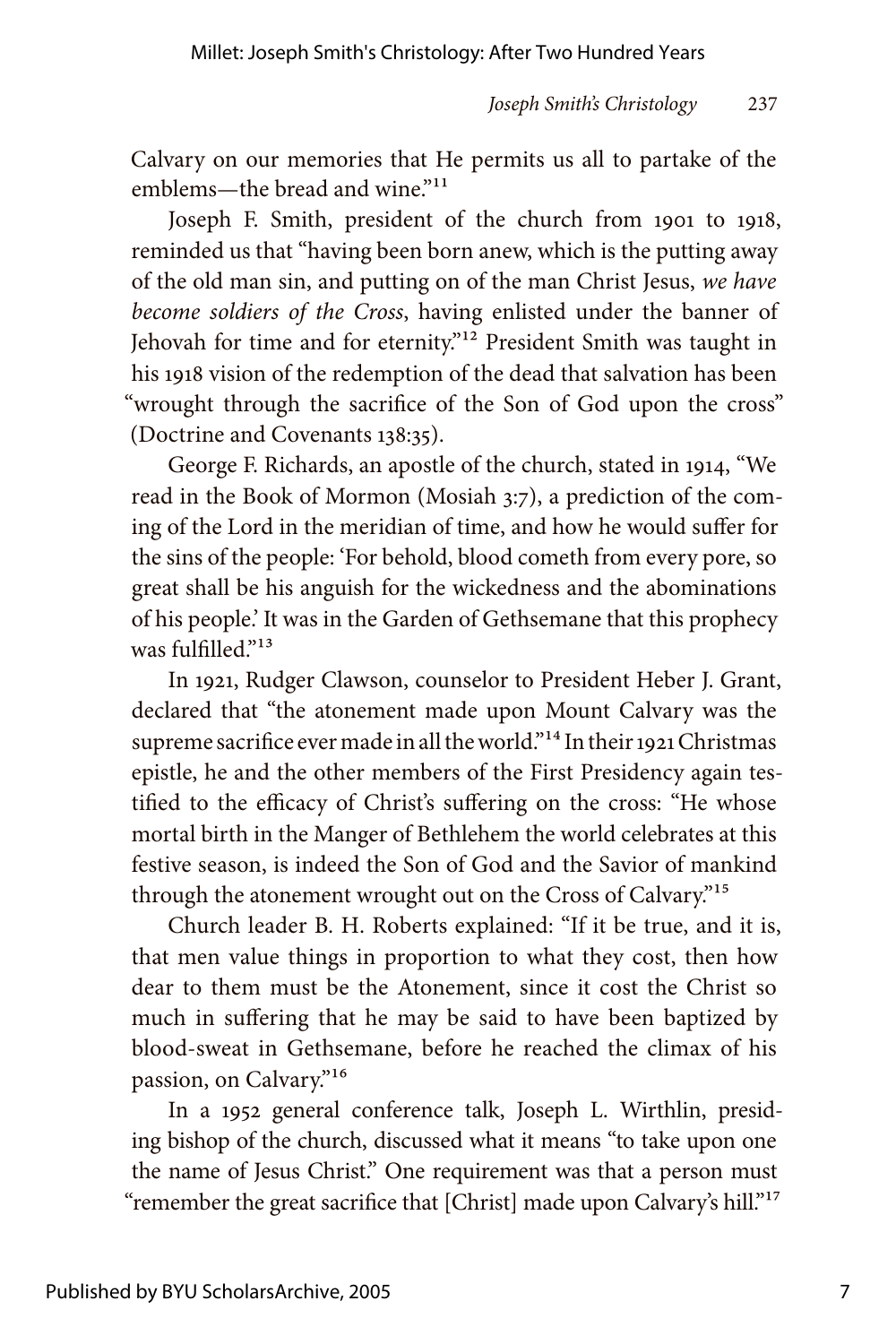Bruce R. McConkie, an apostle of the church, movingly articulated in 1985 the relationship between Gethsemane and Calvary: "The cross was raised that all might see and gape and curse and deride. . . . There was a mighty storm, as though the very God of Nature was in agony. And truly he was, for *while he was hanging on the cross for another three hours, from noon to 3:00 P.M., all the infinite agonies*  and merciless pains of Gethsemane recurred."<sup>18</sup>

Ezra Taft Benson, president of the church from 1985 to 1994, lauded the redeeming love manifest in both sites: "In Gethsemane and on Calvary, He [Christ] worked out the infinite and eternal atonement. It was the greatest single act of love in recorded history."<sup>19</sup>

 At the 996 First Presidency Christmas Devotional, President Gordon B. Hinckley stated that "we honor His birth. But without His death that birth would have been but one more birth. It was the redemption which He worked out in the Garden of Gethsemane and upon the cross of Calvary which made His gift immortal, universal, and everlasting."20

 The above statements evidence that Latter-day Saints from the time of Joseph Smith have taught that Christ's suffering in the Garden of Gethsemane and his suffering and death on the cross of Calvary were both necessary in accomplishing his overarching mission—to make a substitutionary offering in behalf of all those who would accept him and his gospel.

**The Grace of God.** Most observers would agree that the Latterday Saints seem to be focusing more and more as a church upon those scriptural passages that highlight the reality of man's weakness and mortal limitations, while at the same time attending to God's infinite and ever-available power to lift, to liberate, to lighten our burdens, and to change our nature. As church leader Bruce C. Hafen pointed out, "In recent years, we Latter-day Saints have been teaching, singing, and testifying much more about the Savior Jesus Christ. I rejoice that we are rejoicing more. As we 'talk [more] of Christ' (2 Nephi 25:26), the gospel's doctrinal fullness will come out of obscurity."<sup>21</sup>

 Although we are "rejoicing more," in a strict sense nothing in the Latter-day Saint doctrine of Christ has changed in the last 175 years. The following are examples of words that came through or from Joseph Smith: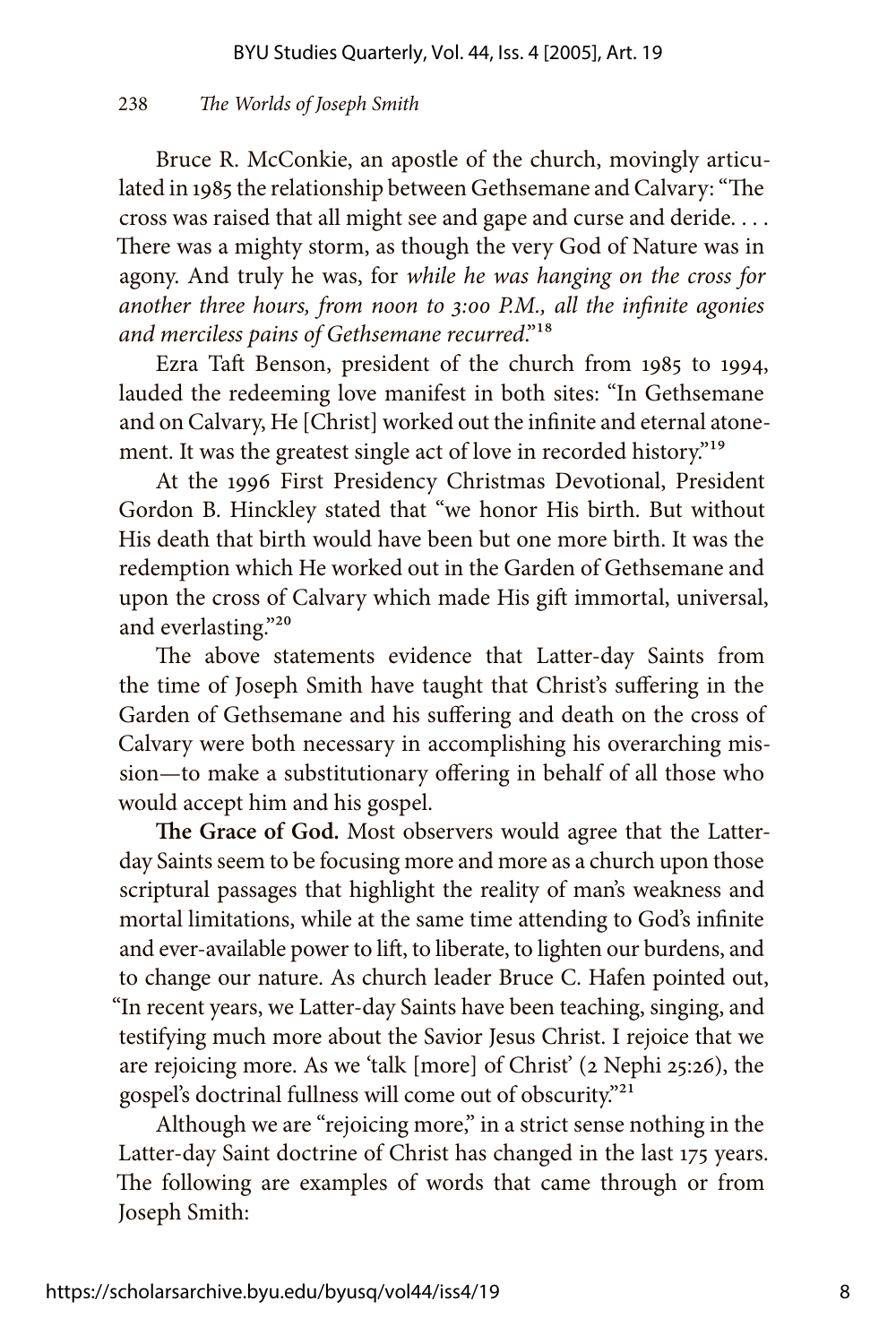The Spirit is the same, yesterday, today, and forever. And the way is prepared from the fall of man, and salvation is free. (2 Nephi 2:4)

Wherefore, how great the importance to make these things known unto the inhabitants of the earth, that they may know that there is no flesh that can dwell in the presence of God, save it be through the merits, and mercy, and grace of the Holy Messiah. (2 Nephi 2:8)

Wherefore, my beloved brethren, reconcile yourselves to the will of God, and not to the will of the devil and the flesh; and remember, after ye are reconciled unto God, that it is only in and through the grace of God that ye are saved.  $(2$  Nephi 10:24)

And now, my beloved brethren, after ye have gotten into this strait and narrow path, I would ask if all is done? Behold, I say unto you, Nay; for ye have not come thus far save it were by the word of Christ with unshaken faith in him, relying wholly upon the merits of him who is mighty to save. (2 Nephi 31:19; see also Alma 24:10, Helaman 14:13, Moroni 6:4, and Doctrine and Covenants 3:20)

And, if you keep my commandments and endure to the end you shall have eternal life, which gift is the greatest of all the gifts of God. (Doctrine and Covenants 4:7; see also Doctrine and Covenants 6:3).

The fundamental principles of our religion are the testimony of the Apostles and Prophets, concerning Jesus Christ, that He died, was buried, and rose again the third day, and ascended into heaven; and all other things which pertain to our religion are only appendages to it. $^{22}$ 

 One hundred and thirty-nine years after Joseph Smith elaborated on the centrality of Jesus Christ, one of his apostolic successors, Boyd K. Packer, put it this way: "Through Him [Christ] mercy can be fully extended to each of us without offending the eternal law of justice. This truth," Packer continued, "is the very root of Christian doctrine. You may know much about the gospel as it branches out from there, but if you only know the branches and those branches do not touch that root, if they have been cut free from that truth, there will be no life nor substance nor redemption in them."23

 In addition, notice the following representative statements by other church leaders through the years on the vital matter of the grace of God.<sup>24</sup>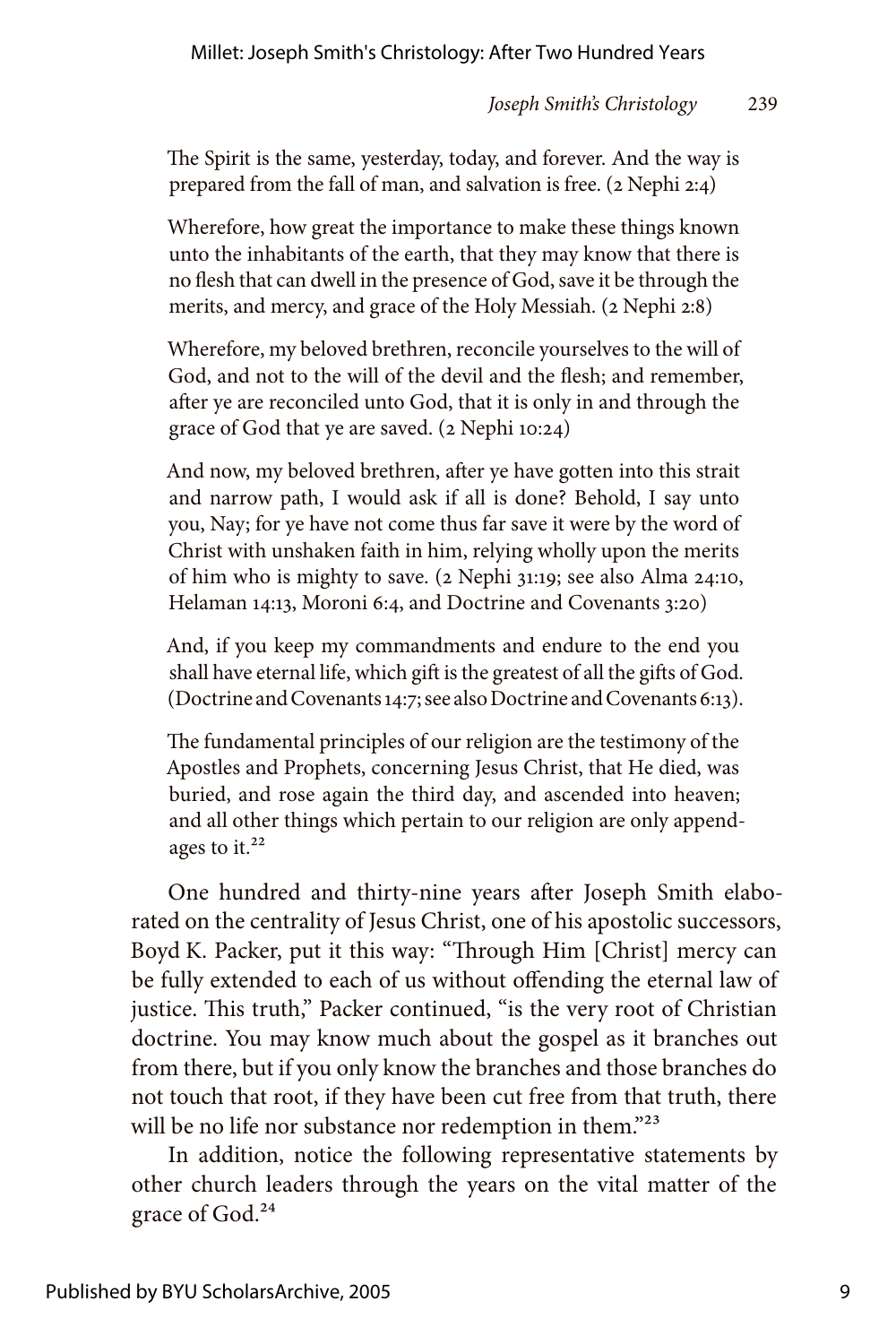Joseph Smith's successor, Brigham Young, declared in typical forceful fashion:

It requires all the atonement of Christ, the mercy of the Father, the pity of angels and the grace of the Lord Jesus Christ to be with us always, and then to do the very best we possibly can, to get rid of this sin within us, so that we may escape from this world into the celestial kingdom.<sup>25</sup>

There are no persons without evil passions to embitter their lives. Mankind are revengeful, passionate, hateful, and devilish in their dispositions. This we inherit through the fall, and the grace of God is designed to enable us to overcome it.<sup>26</sup>

In and of ourselves we have no power to control our own minds and passions; but the grace of God is sufficient to give us perfect victory.<sup>27</sup>

All will have to come to the Lord and be sanctified through the grace of Christ by faith in his name; without this, I am happy to say, that none can be purified, sanctified and prepared to inherit eternal glory.<sup>28</sup>

 President Joseph F. Smith discoursed on the relationship between grace and revelation: "Notwithstanding our many weaknesses, imperfections and follies the Lord still continues His mercy, manifests His grace and imparts unto us His Holy Spirit, that our minds may be illuminated by the light of revelation."<sup>29</sup>

 Wishing all to partake of the grace of God, Heber J. Grant, president of the church from 1918 to 1945, entreated, "We call upon all men to come unto him [Christ], that through his grace they may attain to eternal life and an inheritance with him in the kingdom of his Father."30

 "I am not unmindful," acknowledged David O. McKay, president of the church from 1951 to 1970, "of the scripture that declares, 'For by grace are ye saved through faith; and that not of yourselves: it is the gift of God.' (Ephesians 2:8.) That is absolutely true, for man in his taking upon himself mortality was impotent to save himself."<sup>31</sup>

 Joseph Fielding Smith, among others, noted the differences between mortal beings and Jesus Christ that require us to rely upon grace. He gave this explanation while an apostle: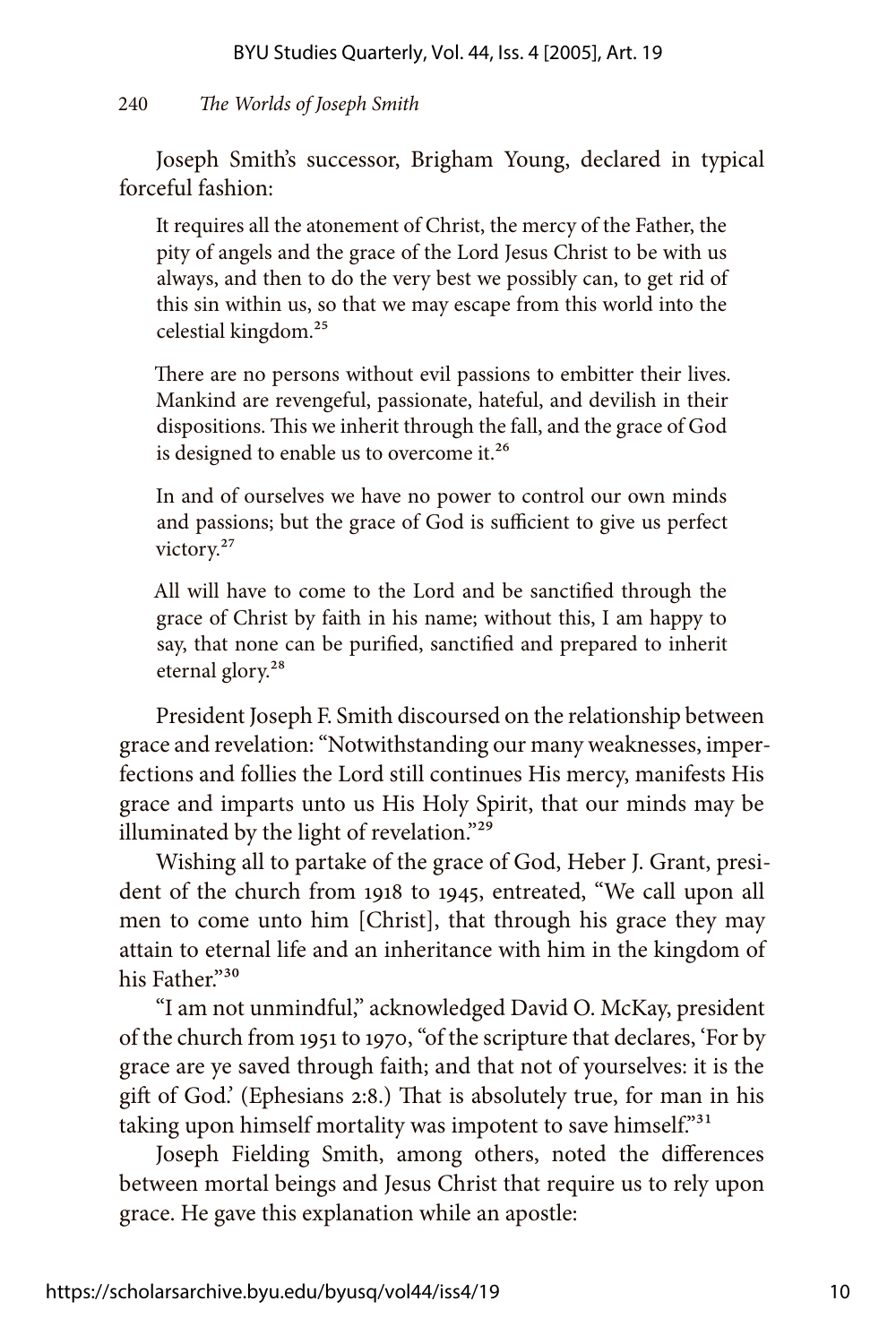There is a difference between the Lord Jesus Christ and the rest of mankind. We have no life in ourselves, for no power has been given unto us, to lay down our lives and take them again. That is beyond our power, and so, being subject to death, and being sinners—for we are all transgressors of the law to some extent, no matter how good we have tried to be—we are therefore unable in and of ourselves to receive redemption from our sins by any act of our own.

 This is the grace that Paul was teaching. Therefore, it is by the grace of Jesus Christ that we are saved. And had he not come into the world, and laid down his life that he might take it again, or as he said in another place, to give us life that we may have it more abundantly—we would still be subject to death and be in our sins. . . . So we are saved by grace and that not of ourselves. It is the gift of  $God.^{32}$ 

 Then in contemporary times, Dallin H. Oaks, a current apostle of the church, remarked on the insufficiency of works to save even the best of us:

Men and women unquestionably have impressive powers and can bring to pass great things. But after all our obedience and good works, we cannot be saved from death or the effects of our individual sins without the grace extended by the atonement of Jesus Christ. . . . In other words, salvation does not come simply by keeping the commandments. . . . Even those who try to obey and serve God with all their heart, might, mind, and strength are unprofitable servants (Mosiah 2:21). Man cannot earn his own salvation.<sup>33</sup>

 It is so easy to allow the theological pendulum to swing from one end to the other, to swing from religious legalism on the one hand to profligate libertarianism on the other. In the Book of Mormon and Doctrine and Covenants is found a more balanced approach to grace and works. The gospel of Jesus Christ is in fact a gospel covenant, a two-way agreement between God and man. On his part, God agrees to do for us what we could never do for ourselves—forgive our sins, cleanse our nature, purify our hearts, raise us from the dead, and glorify us hereafter. We agree, on the other hand, to do that which we can do, namely, to exercise faith in Jesus Christ—to have total trust, complete confidence, and a ready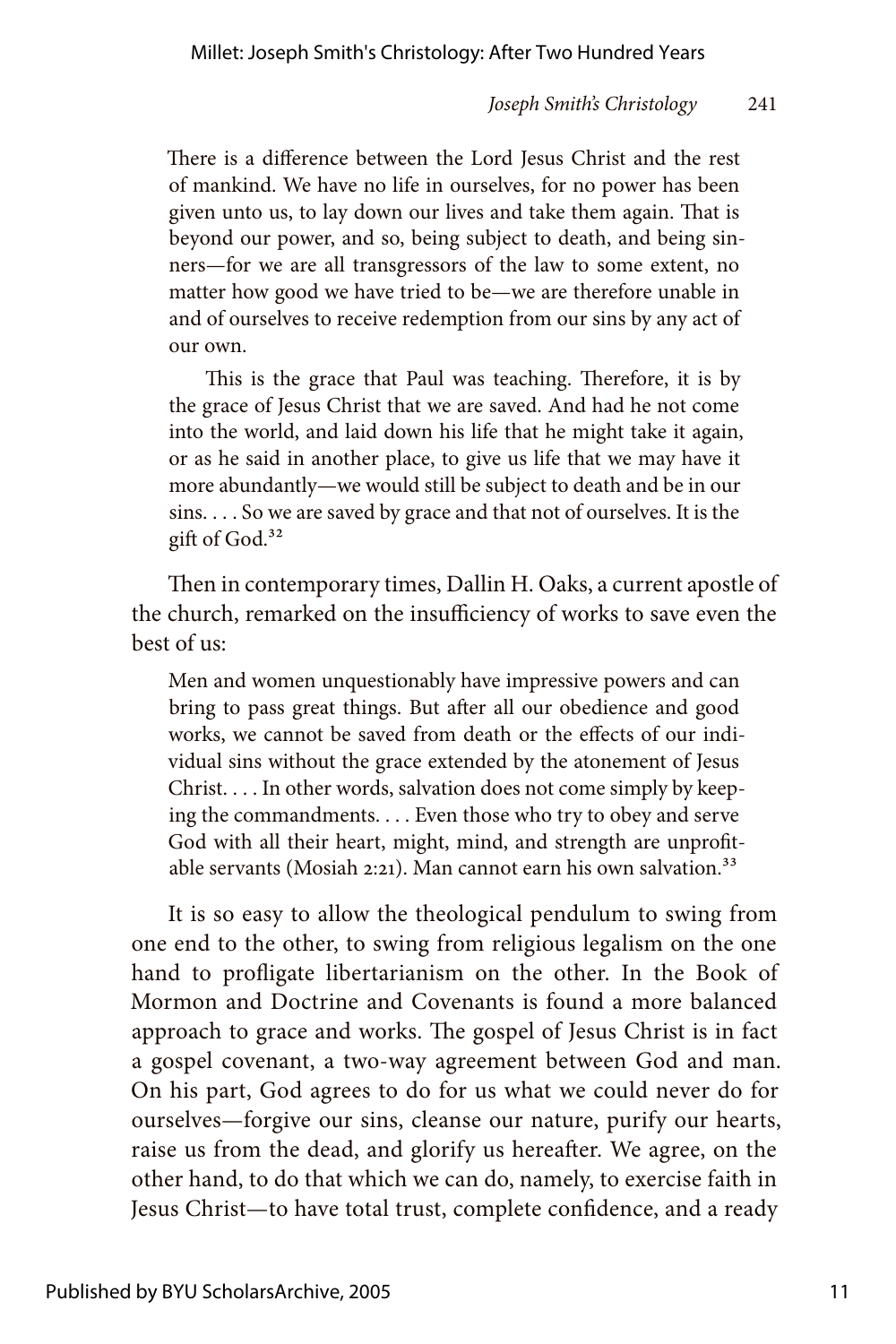reliance upon him. Further, true faith always results in faithfulness, in obedience, in good works. It may be true that we are saved by grace alone, but grace is never alone.

## **Reasons for the Increased Emphasis**

 What has happened? What changes or developments have taken place that would lead the Latter-day Saints to see things with new eyes and appreciate some sacred matters that the general membership hardly noticed fifty years ago?

Greater Scriptural Literacy. In the 1970s the church began what has come to be known as a correlated scripture study program. In their Sunday School classes, all members of the church became involved in a sequential scripture study of one of the books within the Latter-day Saint canon: the Old Testament, the New Testament, the Book of Mormon, and the Doctrine and Covenants (including the History of the Church<sup>34</sup>). Whereas before this time much of the emphasis was upon the study of lesson manuals, now the text of study became the scriptures themselves. This has added immeasurably to the scriptural literacy of the Latter-day Saints. The doctrinal depth, familiarity, and personal application of scriptural truths is greater now among the Latter-day Saint people than at any time in the history of the church.<sup>35</sup>

 When Ezra Taft Benson became the thirteenth president of the church in 985, he placed a strong emphasis upon the use of the Book of Mormon, stressing that the doctrines and teachings of the Book of Mormon should be studied and discussed and applied more regularly by the Latter-day Saints. Whether one accepts the divine origin of the Book of Mormon or not, it does not take long in reading or perusing the text to discover that the Book of Mormon is grounded in redemptive theology. The church leaders have stressed its teachings for over twenty years now, inevitably resulting in a more Christcentered emphasis in the whole church. For example, studies show that references to the Book of Mormon from 1942 to 1970 constituted about 12 percent of the total scriptures cited and then "jumped to 40 percent" after President Benson challenged the church to become more involved in the study of the Book of Mormon.<sup>36</sup>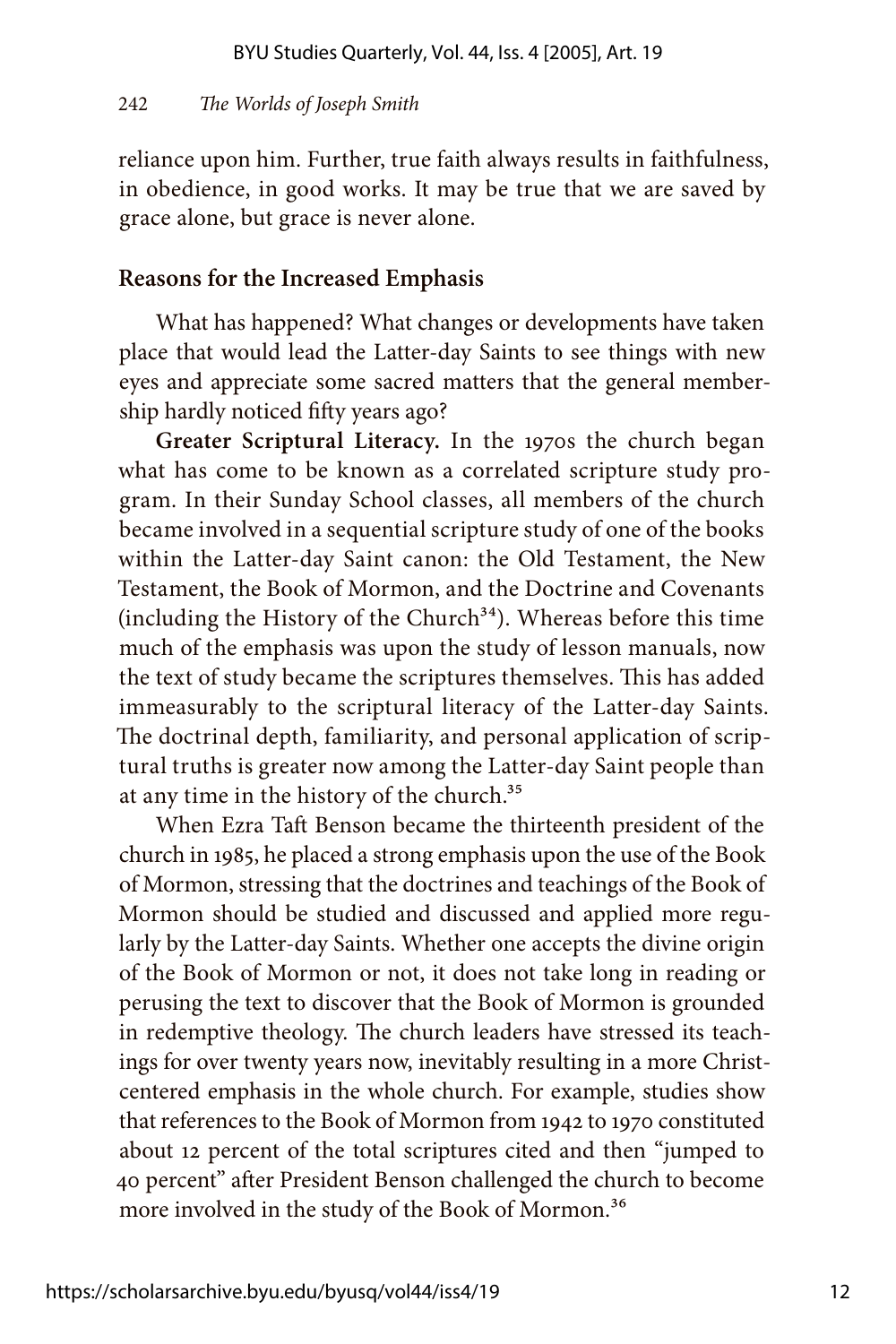#### *Joseph Smith's Christology* 243

Refinement. Further, as I have suggested elsewhere,<sup>37</sup> Mormons have changed in another way: there has been an important refinement over the years in regard to what they believe and teach. Few Latter-day Saints who are seeking to stay in the mainstream of the church and to remain orthodox in their teaching would feel free to just "grab anything by the tail" that was taught in our past and put it forward as the doctrine of the church today. Just because something was once said or written, even by someone in authority, does not make it fair game to teach as doctrine. Certain parameters allow us to discern what is deserving of our attention and our study: (1) Is it taught in the standard works? (2) Is it found in official proclamations or declarations? (3) Is it discussed in general conference today by apostles and prophets? and (4) Is it found in the church's general handbooks or the approved curriculum? Through adherence to these parameters, the Latter-day Saints' understanding of and emphasis on Christian doctrine has been shaped.

**Desire to Be Understood.** In one sense, Latter-day Saints have been the target of anti-Mormon propaganda since 1830. This is nothing new. But in the last few decades, the amount of polemical material has increased dramatically, some of it not only uncomplimentary but even blatantly false. The Church of Jesus Christ of Latter-day Saints has begun to emphasize its heartfelt acceptance of Jesus as the Christ so that people in society may not misunderstand its fundamental and core beliefs. Mormons believe what is in the New Testament and believe what God has revealed in the latter days concerning Christ. As indicated earlier, such teachings did not spring into existence within the last few years; they have been in the Book of Mormon, Doctrine and Covenants, Pearl of Great Price, and teachings of Joseph Smith and other church leaders from the beginning.

**Specific Areas of Misunderstanding.** The question that persons raise repeatedly is, Do the Latter-day Saints worship a "different Jesus"? Latter-day Saints accept and endorse the testimony of the New Testament writers and have done so since the days of Joseph Smith. His sermons were filled with biblical quotations and paraphrases. In short, the Latter-day Saints believe in the Jesus of history. They believe that the Jesus of history is indeed the Christ of faith.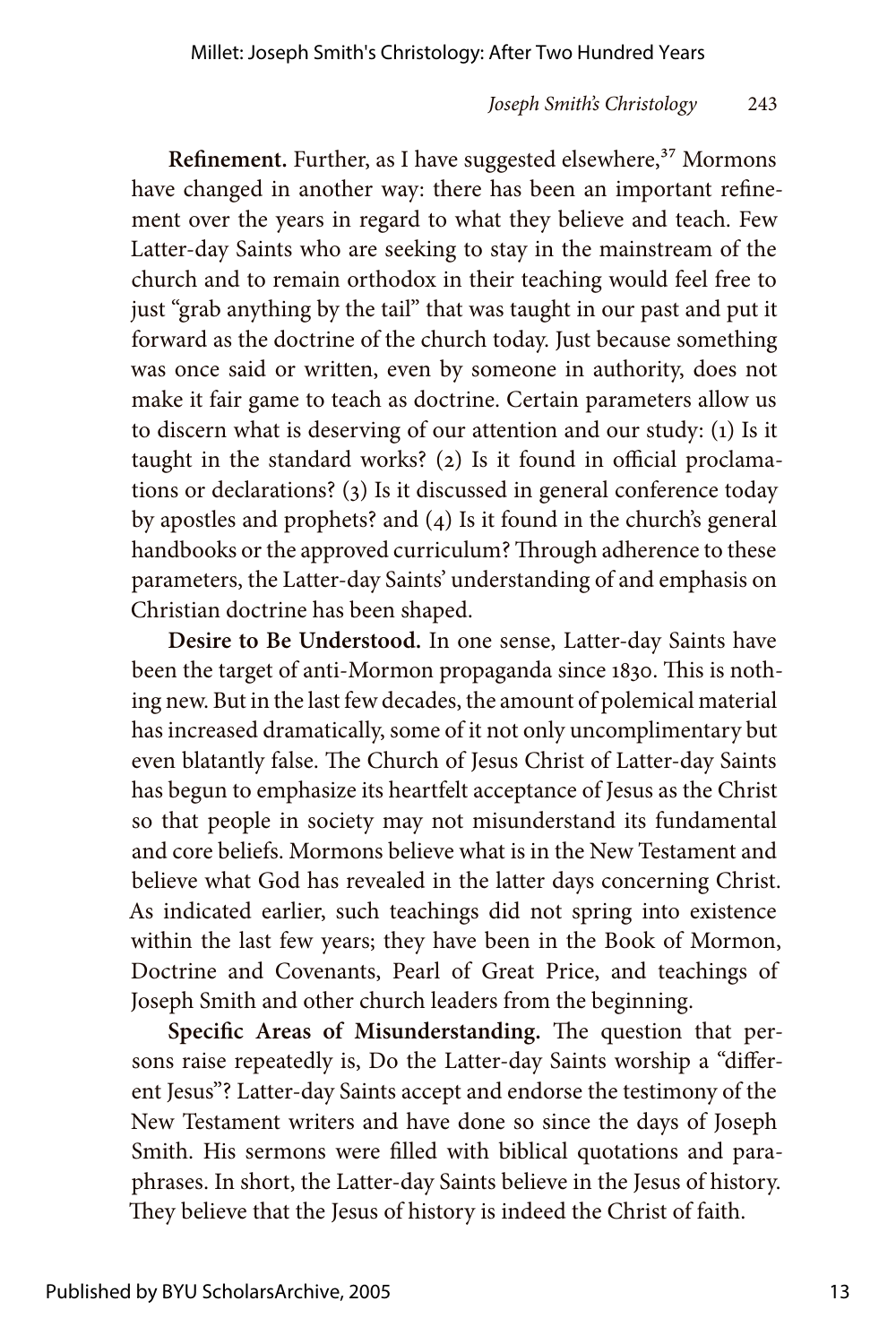From Joseph Smith's time on, Latter-day Saints claim to possess the glorious glad tidings of the Bible and also valuable insight into the work and wisdom of the Master through modern revelation and additional scripture. To put this into perspective, consider the following question: Did early Christians who accepted the Gospel of John "worship a different Jesus" than those who had for decades relied exclusively upon, say, the Gospel of Mark? The fourth Gospel certainly offered more and deeper insight into the power, premortality, and divinity of Jesus, but is the Savior John writes about a different Savior than Mark's? Supplementation is hardly the same as contradiction.

 "As a Church we have critics, many of them," President Gordon B. Hinckley has stated.

They say we do not believe in the traditional Christ of Christianity. There is some substance to what they say. Our faith, our knowledge is not based on ancient tradition, the [post–New Testament] creeds which came of a finite understanding and out of the almost infinite discussions of men trying to arrive at a definition of the risen Christ. Our faith, our knowledge comes of the witness of a prophet in this dispensation who saw before him the great God of the universe and His Beloved Son, the resurrected Lord Jesus Christ. . . . It is out of that knowledge, rooted deep in the soil of modern revelation, that we, in the words of [a Book of Mormon prophet named] Nephi, "talk of Christ, we rejoice in Christ, we preach of Christ, we prophesy of Christ, and we write according to our prophecies, that [we and] our children may know to what source [we] may look for a remission of our sins" ( $2$  Nephi  $25:26$ ).<sup>38</sup>

 The founder of the faith, Joseph Smith, said it this way: "Did I build on any other man's foundation? I have got all the truth which the Christian world possessed, and an independent revelation in the bargain, and God will bear me off triumphant."<sup>39</sup>

 Another time, Joseph said, "One of the grand fundamental principles of 'Mormonism' is to receive truth, let it come from whence it may.<sup>"40</sup> Along these lines, Rowan Williams, the Archbishop of Canturbury, has written the following touching and appropriate prayer about gaining "something fresh" of Jesus Christ: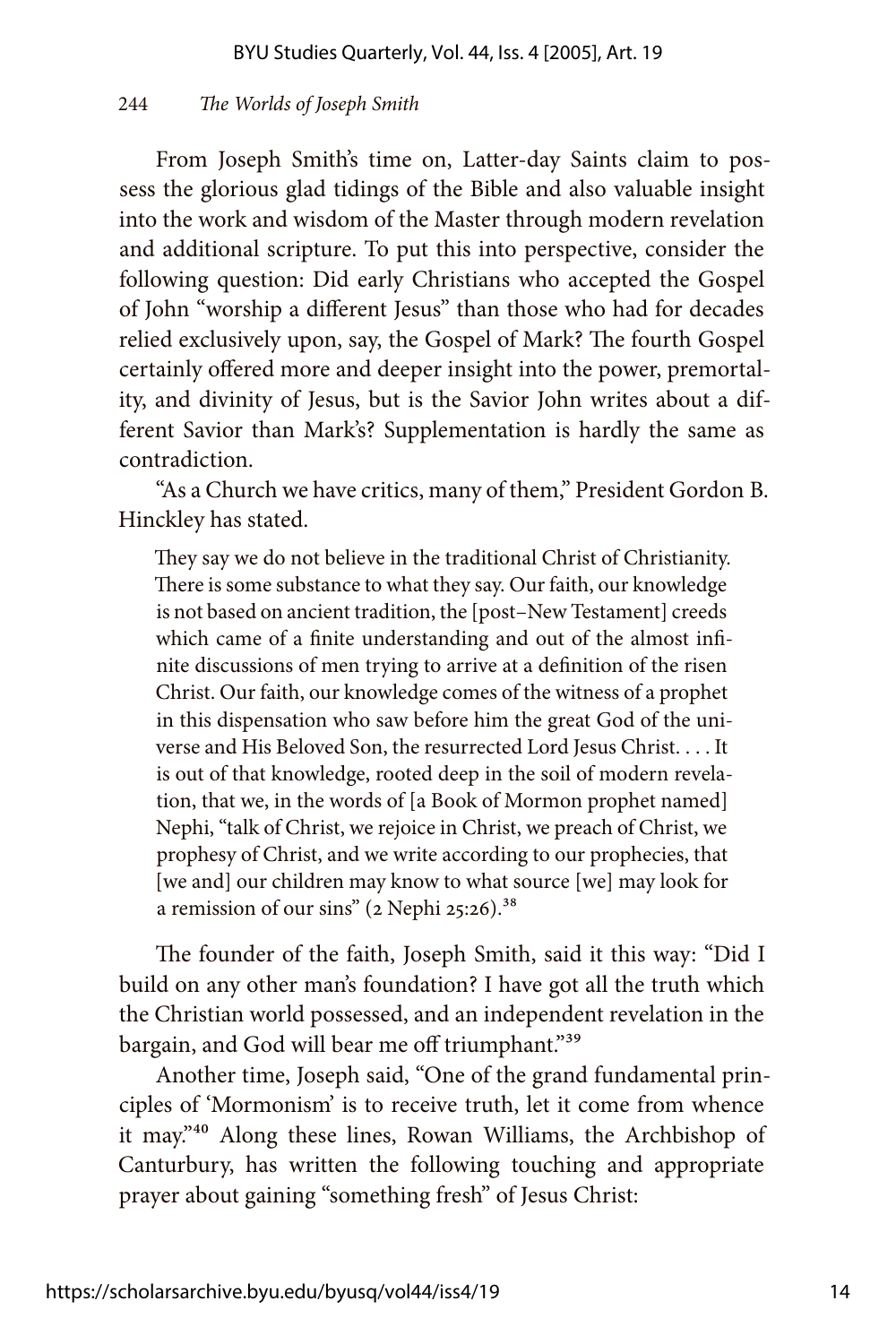*Joseph Smith's Christology* 245

Jesus,

help us not to hide in our churchy words;

when we worship, let us know and feel that there is always something new,

something fresh to see of you.

Do not let us forget that you will always have more to give us,

more than we could ever guess.

Amen. $41$ 

 Then there is the matter of those who claim Mormons are not Christians. "Are we Christians?" President Hinckley asked on another occasion. "Of course we are Christians. We believe in Christ. We worship Christ. We take upon ourselves in solemn covenant His holy name. The Church to which we belong carries His name. He is our Lord, our Savior, our Redeemer through whom came the great Atonement with salvation and eternal life."<sup>42</sup> Latter-day Saints simply do not want to be misunderstood or misrepresented.

 The Amsterdam Declaration (2000) includes an explanation that could resolve the debate:

A Christian is a believer in God who is enabled by the Holy Spirit to submit to Jesus Christ as Lord and Savior in a personal relationship of disciple to master and to live the life of God's kingdom. The word Christian should not be equated with any particular cultural, ethnic, political, or ideological tradition or group. Those who know and love Jesus are also called Christ-followers, believers and disciples.<sup>43</sup>

By that definition, I believe that Joseph Smith and most Latter-day Saints would consider themselves to be Christian, and their friends of other faiths would agree.

 Less than a year before his death, Joseph Smith shared his perception of the differences between Mormons and other Christians: "The inquiry is frequently made of me, 'Wherein do you differ from others in your religious views?' In reality and essence we do not differ so far in our religious views, but that we could all drink into one principle of love."44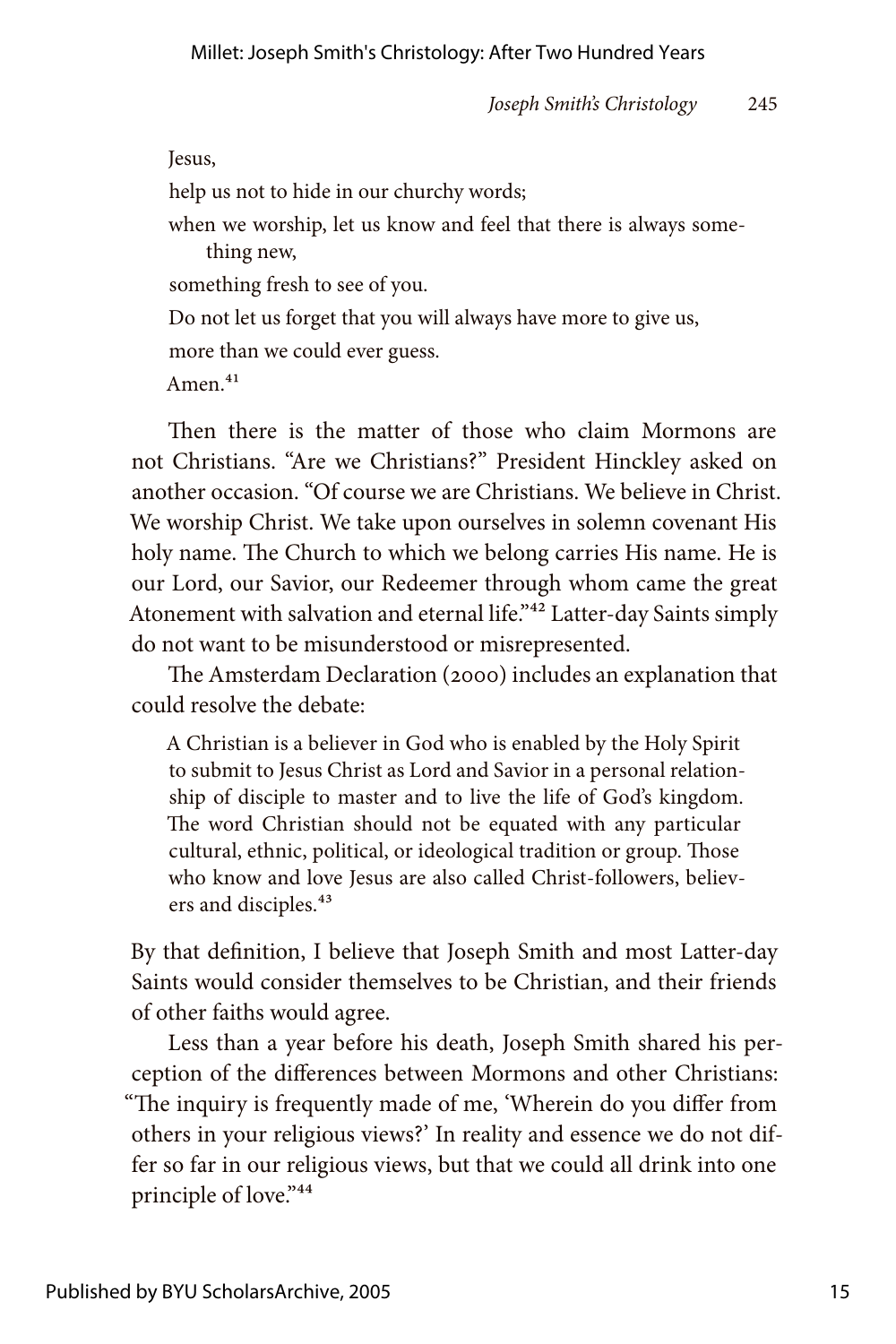## **Conclusion**

Frankly, to be baptized into The Church of Jesus Christ of Latter-day Saints is to enter a religious society that is anything but static; it is not, as Neal A. Maxwell, an apostle of the church, has observed, a "fossilized faith" but instead a "kinetic kingdom."<sup>45</sup>

 So while Latter-day Saints hold tenaciously to the foundational doctrines and principles of revealed religion laid down by Joseph Smith, on the one hand, it will appear to many, on the other hand, that the Latter-day Saints are changing as they enter into and contribute to the religious discussions in the world. In fact, they just may be coming of age, taking their rightful place at the table, offering distinctive Christological insights to a world that may in time come to appreciate them. "Those who observe us say that we are moving into the mainstream of religion," President Gordon B. Hinckley observed. Then he declared:

We are not changing. The world's perception of us is changing. We teach the same doctrine. We have the same organization. We labor to perform the same good works. But the old hatred is disappearing, the old persecution is dying. People are better informed. They are coming to realize what we stand for and what we do.<sup>46</sup>

 Almost twenty years ago, O. Kendall White published a book entitled *Mormon Neo-Orthodoxy: A Crisis Theology*.<sup>47</sup> White drew a comparison between Protestant Neo-Orthodoxy—the effort during the twentieth century to return to the fundamentals of the faith stressed so solidly by the leaders of the Reformation—and a like effort by some Latter-day Saint writers who seemed to be leaning more and more heavily upon the Book of Mormon and such doctrines as the nature of fallen man, the need for spiritual rebirth, and salvation by grace. In my review essay of this work, I concluded with the following:

Kendall White is correct in detecting a movement afloat in Mormonism in the latter part of the twentieth century. It is a movement toward a more thoroughly redemptive base to our theology, but a movement that is in harmony with the teachings of the Book of Mormon and one that may be long overdue. These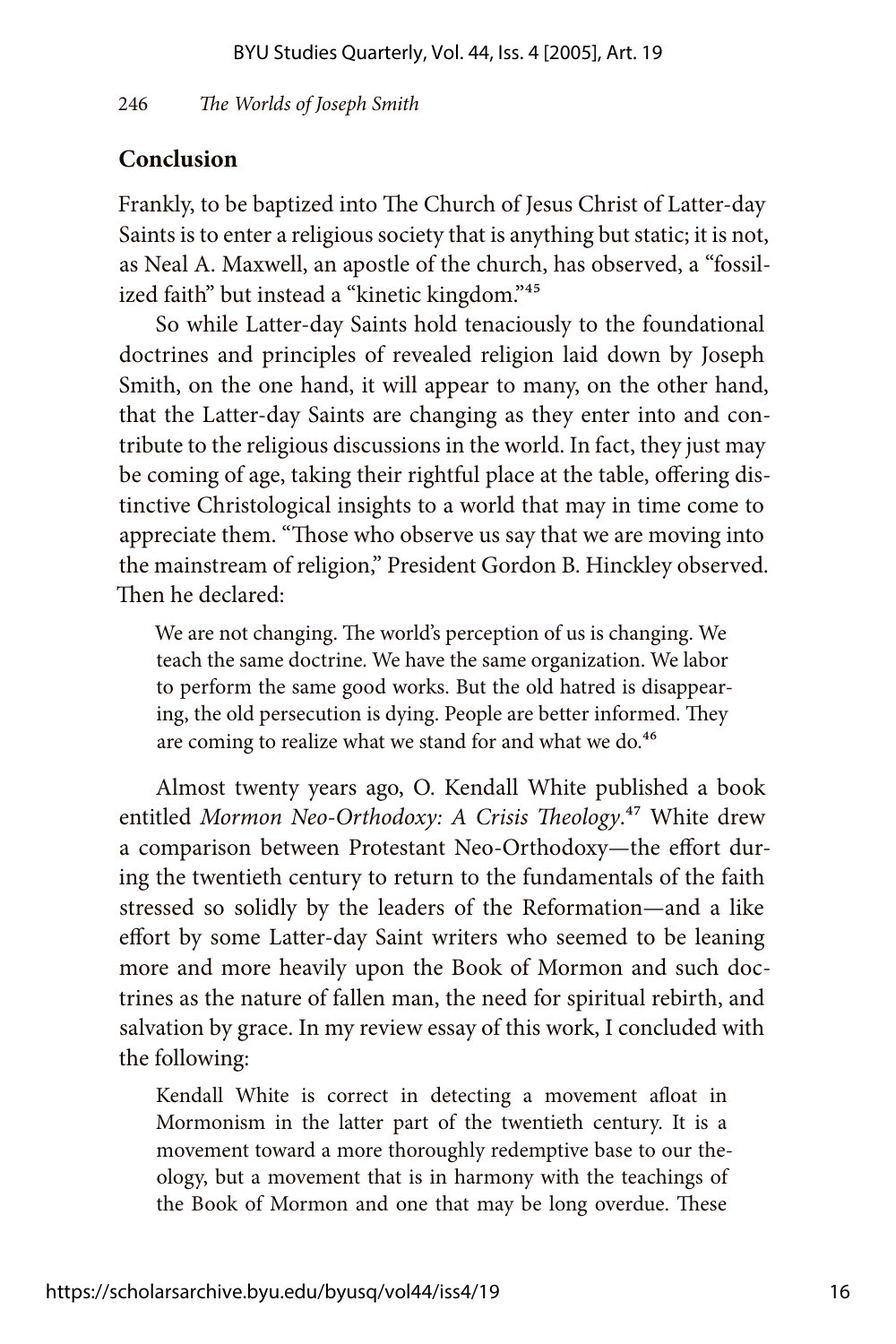recent developments may represent more of a retrenchment and a refinement than a reversion. I believe that [quoting White] "few things portend a more ominous future" for us than to fail to take seriously the Book of Mormon and the redemptive theology set forth therein; the only real "crisis" to fear would be attempts to build Mormonism upon any other foundation.<sup>48</sup>

Fortunately, after two hundred years, Joseph Smith's Christology, is, if anything, apprehended more clearly than ever by the Latter-day Saints and expounded upon in public statements more frequently by their leaders. In other words, the doctrine of Christ has become, as Joseph Smith said it should be, the fundamental principle of our religion.<sup>49</sup>

### **Notes**

 . "The Origin of Man," in *Messages of the First Presidency,* comp. James R. Clark, 6 vols. (Salt Lake City: Bookcraft, 1965), 4:203.

 2. "The Father and Son: A Doctrinal Exposition by the First Presidency and Quorum of the Twelve," in Clark, *Messages of the First Presidency*, 5:34.

 3. "Statement of the First Presidency on God's Love for All Mankind in 1978," February 15, 1978, in Church Archives, The Church of Jesus Christ of Latter-day Saints, Salt Lake City, reprinted in "I Have a Question," *Ensign* 18 (January 1988): 48.

 4. "The Living Christ: The Testimony of the Apostles of The Church of Jesus Christ of Latter-day Saints," *Ensign* 30, no. 4 (April 2000): 2–3.

 5. Dean C. Jessee, ed. and comp., *Personal Writings of Joseph Smith* (984; repr., Salt Lake City: Deseret Book; Provo, Utah: Brigham Young University Press, 2002), 264–65, punctuation corrected.

 6. See, for example, Joseph Fielding Smith, comp., *Teachings of the Prophet Joseph Smith* (Salt Lake City: Deseret Book, 1972), 119, 160, 269, 300, 312, 315.

 7. See, for example, Gordon B. Hinckley, "The Work Moves Forward," in *Official Report of the 69th Annual Conference of The Church of Jesus Christ of Latter-day Saints* (Salt Lake City: The Church of Jesus Christ of Latter-day Saints, 1999).

 8. This doctrine was taught from the very beginning. Some three millennia before the coming of Jesus to earth, Enoch saw in vision "the day of the coming of the Son of Man, even in the flesh; and his soul rejoiced, saying: The Righteous is lifted up, and the Lamb is slain from the foundation of the world." Enoch looked "and beheld the Son of Man lifted up on the cross, after the manner of men" (Moses 7:47, 55).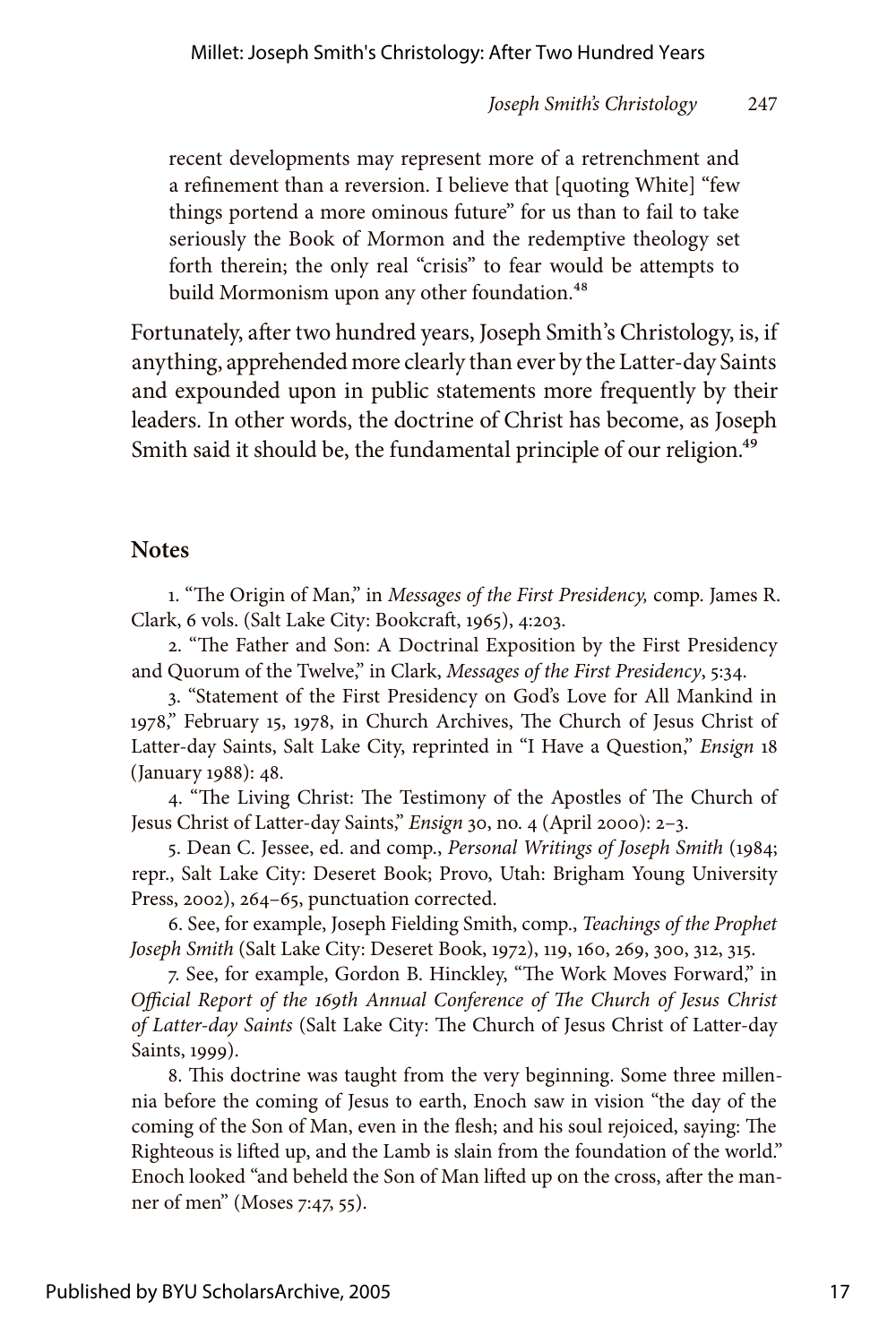9. G. Homer Durham, comp., *The Gospel Kingdom: Selections from the Writings and Discourses of John Taylor* (Salt Lake City: Bookcraft, 1964), 114.

 0. Wilford Woodruff, Joseph F. Smith, and Moses Thatcher, "Epistle of the General Superintendency," *The Contributor* 9, no. 8 (June 1888): 302-5; emphasis added.

 . Jerreld L. Newquist, ed., *Gospel Truth: Discourses and Writings of President George Q. Cannon, First Counselor to Presidents John Taylor, Wilford Woodruff, and Lorenzo Snow (Salt Lake City: Deseret Book, 1987), 397.* 

 2. Joseph F. Smith, *Gospel Doctrine*, 2 vols. (Salt Lake City: The Church of Jesus Christ of Latter-day Saints, 1971), 2:91, emphasis added.

 3. George F. Richards, in *84th Semi-Annual Conference of The Church of Jesus Christ of Latter-day Saints* (Salt Lake City: The Church of Jesus Christ of Latter-day Saints, 1914).

 4. Rudger Clawson, in *92nd Semi-Annual Conference of The Church of Jesus Christ of Latter-day Saints* (Salt Lake City: The Church of Jesus Christ of Latter-day Saints, 1921).

5. See Clark, *Messages of the First Presidency*, 5:208.

 6. B. H. Roberts, *Seventy's Course in Theology, Fourth Year: The Atonement* (Salt Lake City: Deseret News, 1911), 126.

 7. Joseph L. Wirthlin, in *23rd Semi-Annual Conference of The Church of Jesus Christ of Latter-day Saints* (Salt Lake City: The Church of Jesus Christ of Latter-day Saints, 1952).

 8. Bruce R. McConkie, "The Purifying Power of Gethsemane," in *Official Report of the 55th Annual Conference of The Church of Jesus Christ of Latter-day Saints* (Salt Lake City: The Church of Jesus Christ of Latter-day Saints, 1985), emphasis added; compare *The Mortal Messiah*, 4 vols. (Salt Lake City: Deseret Book, 979–8), 4:230; Bruce R. McConkie, *A New Witness for the Articles of Faith* (Salt Lake City: Deseret Book, 985), 620; see also James E. Talmage, *Jesus the Christ* (Salt Lake City: Deseret Book, 1972), 613, 660-61.

 9. Ezra Taft Benson, *The Teachings of Ezra Taft Benson* (Salt Lake City: Bookcraft, 1988), 14.

 20. Gordon B. Hinckley, Christmas devotional, December 8, 996; cited in Sarah Weaver, "President Hinckley: Jesus' Death Gave His Birth Meaning," *Church News,* December 4, 996, 3–4; see also President Hinckley's remarks at a missionary devotional, December 15, 2002, in "Divine Mission of Jesus," *Church News,* September 3, 2005, 2. More recently, President Hinckley observed that the way we live our lives—patterned after the only sinless being to walk the earth—is the great symbol of our Christianity. He went on to add that "no member of this Church must ever forget the terrible price paid by our Redeemer, who gave His life that all men might live—the agony of Gethsemane, the bitter mockery of His trial, the vicious crown of thorns tearing at His flesh, the blood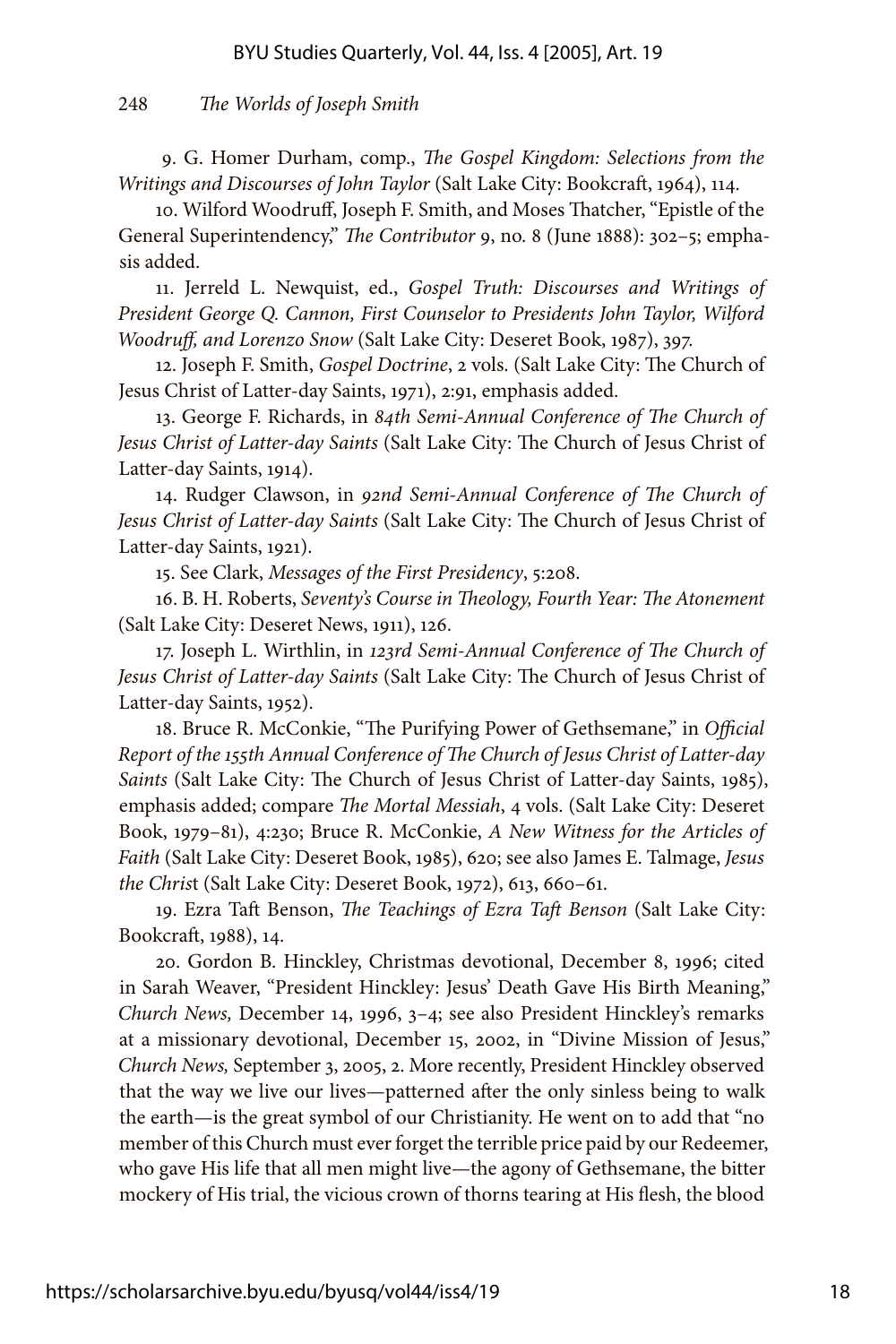cry of the mob before Pilate, the lonely burden of His heavy walk along the way to Calvary, the terrifying pain as great nails pierced his hands and feet. . . . We cannot forget that. We must never forget it, for here our Savior, our Redeemer, the Son of God, gave Himself, a vicarious sacrifice for each of us." Gordon B. Hinckley, "The Symbol of our Faith," *Ensign* 35, no. 4 (April 2005): 4.

 2. Bruce C. Hafen, "The Atonement: All for All," *Ensign* 34, no. 5 (May 2004): 97.

22. Smith, *Teachings of the Prophet Joseph Smith*, 121.

23. Boyd K. Packer, "The Mediator," *Ensign* 7, no. 5 (May 1977): 56.

 24. Some of the leaders who made definitive statements are Orson Pratt, B. H. Roberts, and Bruce R. McConkie. See Orson Pratt, "The True Faith," in *A Series of Pamphlets* (Liverpool: Franklin D. Richards, 852), 6, 9; *Orson Pratt's Works* (Orem, Utah: Grandin Book, 990); B. H. Roberts, *The Gospel: An Exposition of Its First Priniciples and Man's Relationship to Deity* (Salt Lake City: Deseret Book, 966), 79–80; Bruce R. McConkie, *The Promised Messiah: The First Coming of Christ* (Salt Lake City: Deseret Book, 1978), 346; and Bruce R. McConkie, "What Think Ye of Salvation By Grace?" *Brigham Young University 983–84 Fireside and Devotional Speeches* (Provo, Utah: Brigham Young University Publications, 1984), 48.

 25. Brigham Young, in *Journal of Discourses*, 26 vols. (Liverpool: F. D. Richards, 1855-86), 11:301, February 3, 1867.

26. Brigham Young, in *Journal of Discourses*, 8:60, September 2, 860.

27. Brigham Young, in *Journal of Discourses*, 8:226, October 21, 1860.

28. Brigham Young, in *Journal of Discourses*, 4:50, June 25, 87.

29. Joseph F. Smith, in *Journal of Discourses,* 2:347, January 0, 869.

 30. "A Centennial Message," in *Messages of the First Presidency*, 5:286  $(April 6, 1930).$ 

 3. *Gospel Ideals: Selections from the Discourses of David O. McKay* (Salt Lake City: Improvement Era,  $1958$ ),  $10-11$ .

 32. Bruce R. McConkie, comp., *Doctrines of Salvation: Sermons and Writings of Joseph Fielding Smith*, 3 vols. (Salt Lake City: Bookcraft, 954–56), 2:309–0.

 33. Dallin H. Oaks, *With Full Purpose of Heart* (Salt Lake City: Deseret Book, 2002), 75.

 34. Joseph Smith Jr., *The History of the Church of Jesus Christ of Latter-day*  Saints, ed. B. H. Roberts, 2d ed. rev., 7 vols. (Salt Lake City: Deseret Book, 1971).

 35. The scriptures are impacting the youth, and the youth are maturing spiritually. Recent studies carried out at the University of North Carolina at Chapel Hill, for example, indicate that Latter-day Saint young people "know more about their faith, are more committed to it, and abide more closely by its teachings concerning social behavior than do their peers." Gordon B. Hinckley,